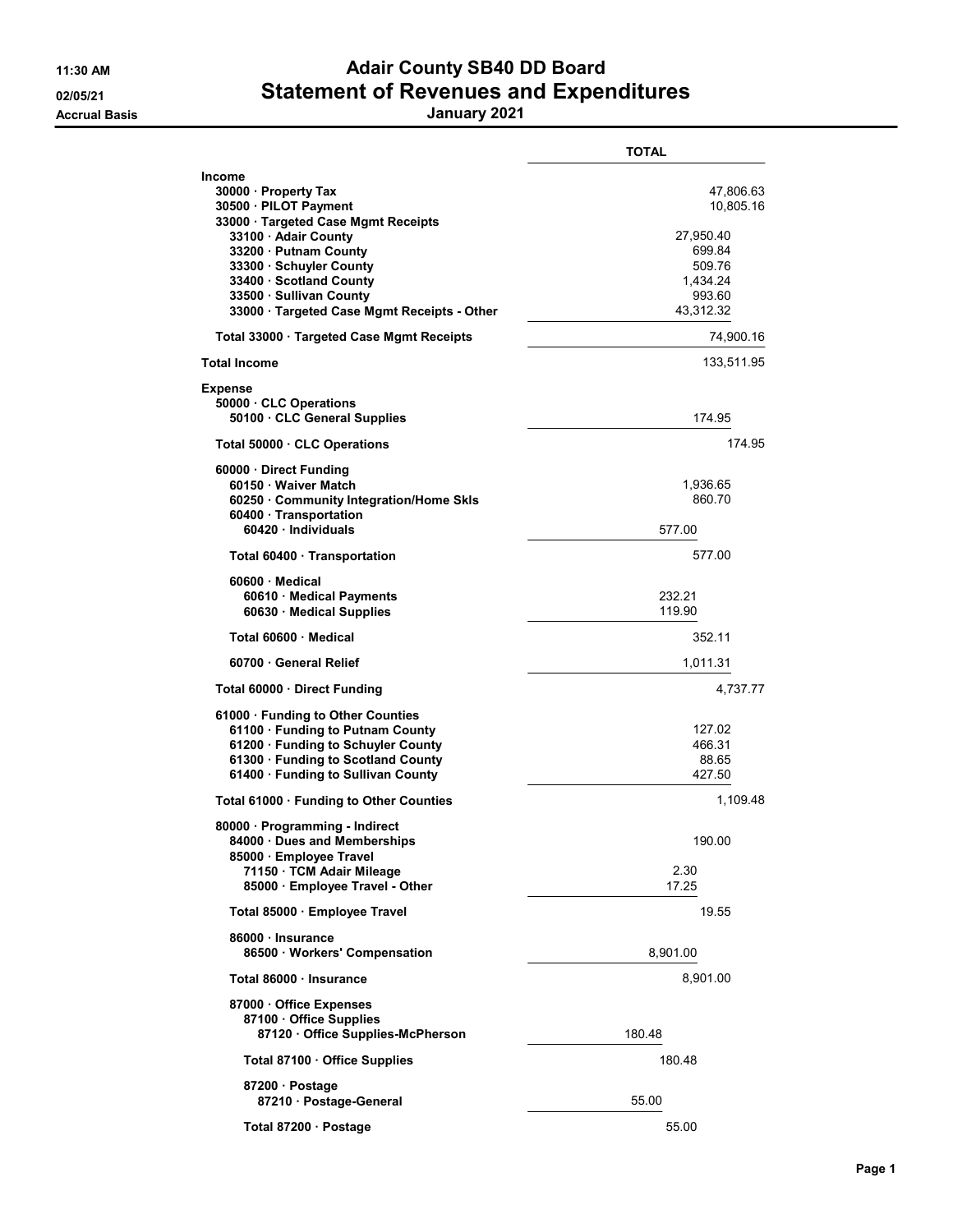## 11:30 AM **Adair County SB40 DD Board** 02/05/21 Statement of Revenues and Expenditures

## Accrual Basis January 2021

|                                                                                                                                                                                                                                                                                                                                       | TOTAL                                                                                                              |
|---------------------------------------------------------------------------------------------------------------------------------------------------------------------------------------------------------------------------------------------------------------------------------------------------------------------------------------|--------------------------------------------------------------------------------------------------------------------|
| 87450 Employee Retention/Appreciation<br>87700 · Building Maintenance<br>87710 Janitorial                                                                                                                                                                                                                                             | 453.26                                                                                                             |
| 87711 Janitorial-Country Club<br>87712 Janitorial-McPherson                                                                                                                                                                                                                                                                           | 78.59<br>13.17                                                                                                     |
| Total 87710 · Janitorial                                                                                                                                                                                                                                                                                                              | 91.76                                                                                                              |
| 87730 · Snow Removal<br>87731 · Snow Removal-Country Club<br>87732 Snow Removal-McPherson                                                                                                                                                                                                                                             | 290.00<br>250.00                                                                                                   |
| Total 87730 · Snow Removal                                                                                                                                                                                                                                                                                                            | 540.00                                                                                                             |
| Total 87700 · Building Maintenance                                                                                                                                                                                                                                                                                                    | 631.76                                                                                                             |
| 87900 · Representative Payee Expense                                                                                                                                                                                                                                                                                                  | 36.00                                                                                                              |
| Total 87000 Office Expenses                                                                                                                                                                                                                                                                                                           | 1,356.50                                                                                                           |
| 87500 · Personnel                                                                                                                                                                                                                                                                                                                     |                                                                                                                    |
| 51000 CLC Personnel<br>51100 CLC Center Salary Expense                                                                                                                                                                                                                                                                                | 2,627.65                                                                                                           |
| Total 51000 · CLC Personnel                                                                                                                                                                                                                                                                                                           | 2,627.65                                                                                                           |
| 66000 · Payroll Expenses<br>66500 · Salary Sick<br>66700 · Salary Vacation                                                                                                                                                                                                                                                            | 1,099.45<br>5,672.30                                                                                               |
| 66000 · Payroll Expenses - Other                                                                                                                                                                                                                                                                                                      | 7,450.07                                                                                                           |
| Total 66000 · Payroll Expenses                                                                                                                                                                                                                                                                                                        | 14,221.82                                                                                                          |
| 70300 · TCM Admin Salary<br>71110 · TCM Adair Salary Expense<br>71115 · TCM Adair Overtime<br>72110 TCM Putnam Salary Expense<br>73110 · TCM Schuyler Salary Expense<br>74110 · TCM Scotland Salary Expense<br>75110 · TCM Sullivan Salary Expense<br>87510 · Salary Expense<br>87540 · Employee Benefits<br>87550 · Unemployment Tax | 7,207.85<br>26,083.23<br>133.85<br>1,963.35<br>2,486.89<br>1,182.01<br>3,305.70<br>16,998.18<br>26,870.83<br>26.20 |
| Total 87500 · Personnel                                                                                                                                                                                                                                                                                                               | 103,107.56                                                                                                         |
| 88000 · Professional Services<br>88200 Legal Services                                                                                                                                                                                                                                                                                 | 250.00                                                                                                             |
| Total 88000 · Professional Services                                                                                                                                                                                                                                                                                                   | 250.00                                                                                                             |
| 89000 Utilities<br>89100 · Electricity<br>89110 · Electricity-Country Club<br>89130 · Electricity-314 E McPherson                                                                                                                                                                                                                     | 97.11<br>224.11                                                                                                    |
| Total 89100 · Electricity                                                                                                                                                                                                                                                                                                             | 321.22                                                                                                             |
| 89200 Gas<br>89210 Gas-Country Club<br>89220 Gas-McPherson                                                                                                                                                                                                                                                                            | 70.28<br>67.83                                                                                                     |
| Total $89200 \cdot Gas$                                                                                                                                                                                                                                                                                                               | 138.11                                                                                                             |
| 89300 Trash<br>89310 · Trash-Country Club<br>89320 Trash-McPherson                                                                                                                                                                                                                                                                    | 77.55<br>107.84                                                                                                    |
| Total 89300 · Trash                                                                                                                                                                                                                                                                                                                   | 185.39                                                                                                             |